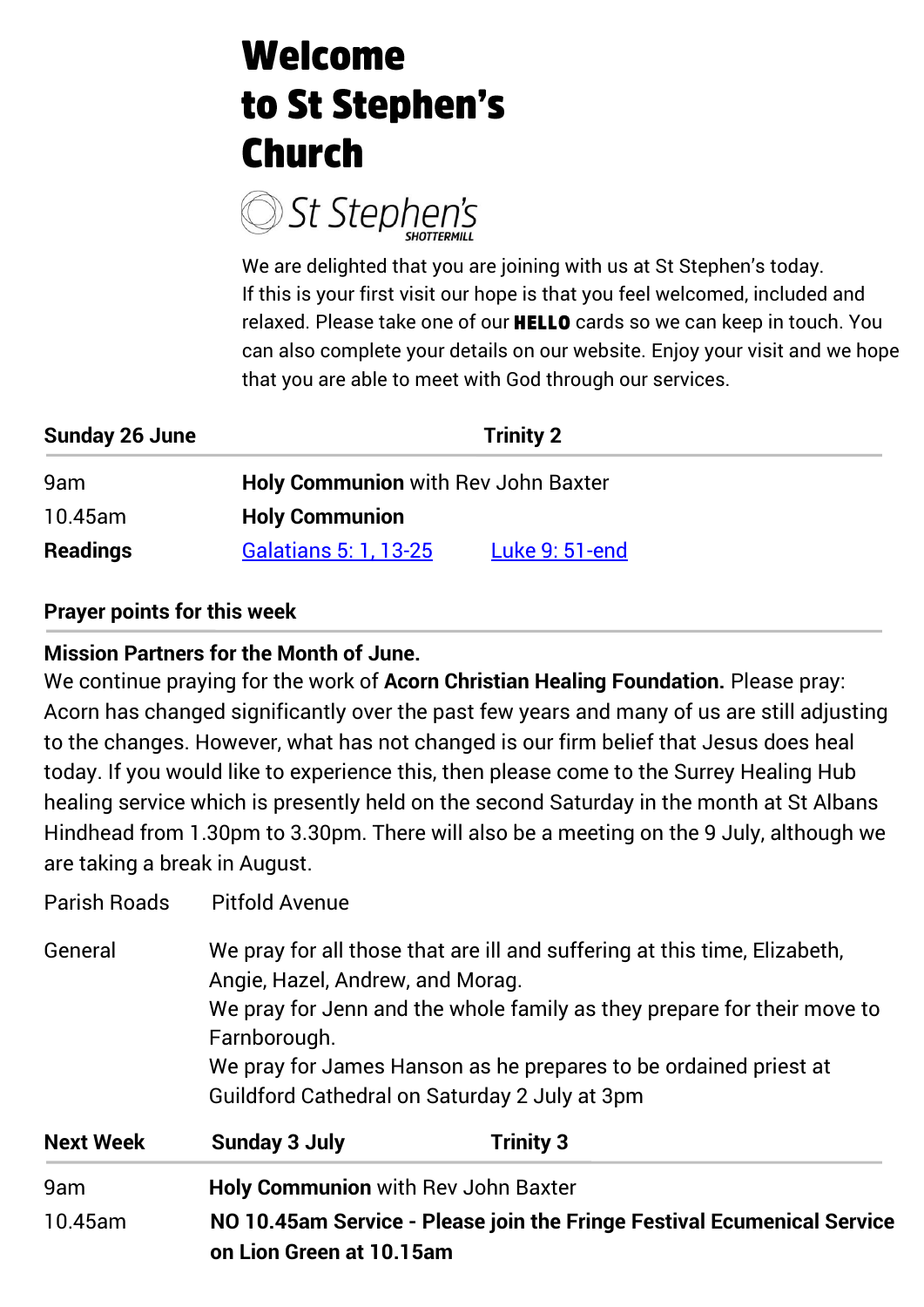## **This week**

#### **Sunday 26**

.

| 9am<br>10.45am      | <b>Holy Communion</b><br><b>Holy Communion</b> | Church<br>Church |  |  |
|---------------------|------------------------------------------------|------------------|--|--|
| <b>Tuesday 28</b>   |                                                |                  |  |  |
| 1pm                 | <b>Noah's Ark Stay and Play</b>                | Church           |  |  |
| <b>Wednesday 29</b> |                                                |                  |  |  |
| 8.45am              | <b>Rainbow Coffee</b>                          | Church           |  |  |
| 10am                | <b>Private Prayer</b>                          | Church           |  |  |
| <b>Sunday 3</b>     |                                                |                  |  |  |
| 9am                 | <b>Holy Communion</b>                          | Church           |  |  |

No 10.45am service in church – Do please join the Fringe Festival Ecumenical service on Lion Green at 10.15am. St Stephen's will be joining with 3C Vineyard.

**Normal Office and Prayer Space opening hours this week**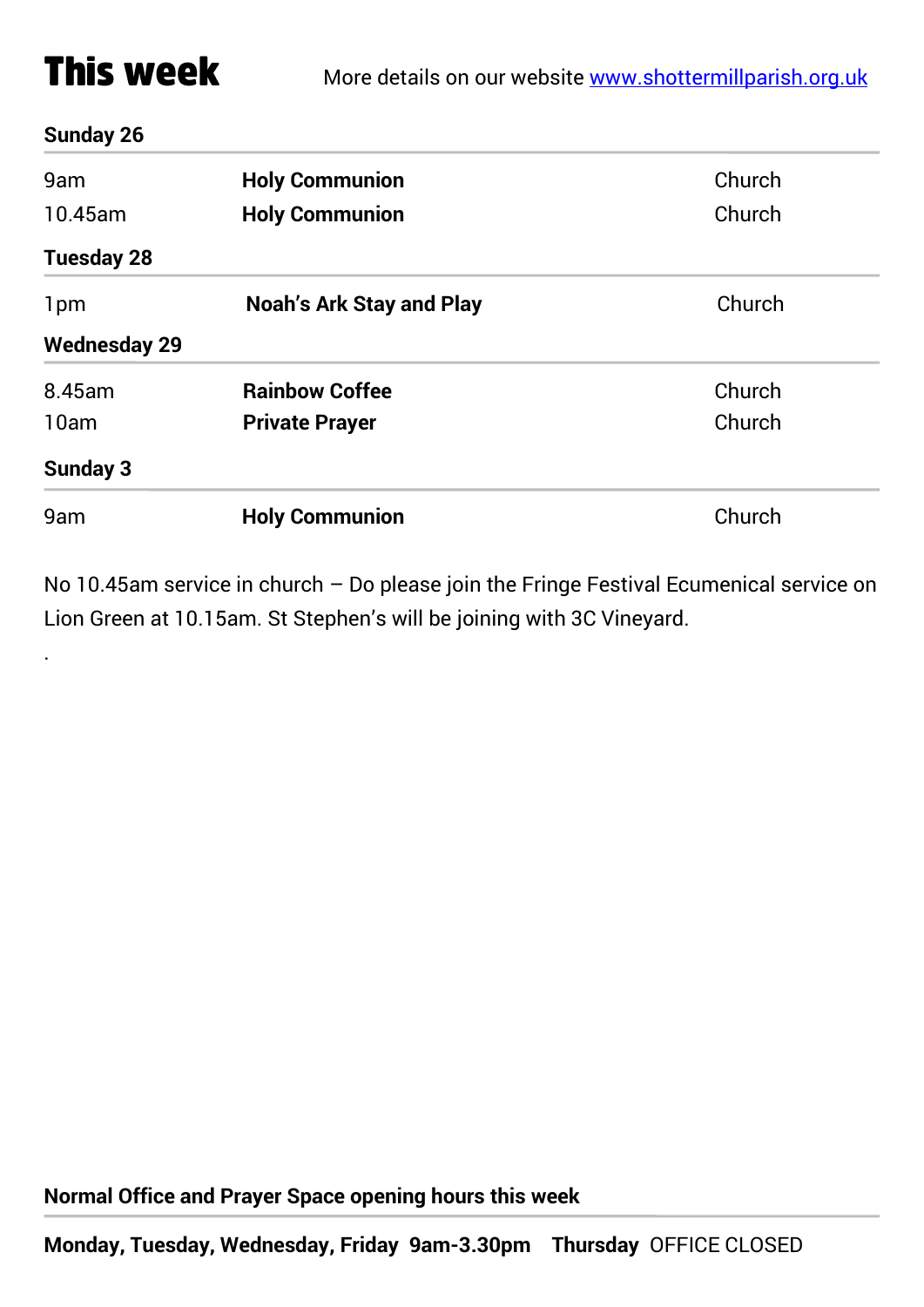## **Coming up**

| June                  |                                                                                                                                                                                                                                                                                                                                                                                                                                                                                                                                                                                                                                                         |  |  |
|-----------------------|---------------------------------------------------------------------------------------------------------------------------------------------------------------------------------------------------------------------------------------------------------------------------------------------------------------------------------------------------------------------------------------------------------------------------------------------------------------------------------------------------------------------------------------------------------------------------------------------------------------------------------------------------------|--|--|
| <b>Tues &amp; Fri</b> | Morning Prayer Online at 7.30am via our Daily Prayer Facebook Page<br>A new term programme of readings for June is now available at the back<br>of church and on our website HERE<br>Morning Prayer online will stop broadcasting at the end of July                                                                                                                                                                                                                                                                                                                                                                                                    |  |  |
|                       |                                                                                                                                                                                                                                                                                                                                                                                                                                                                                                                                                                                                                                                         |  |  |
| July                  |                                                                                                                                                                                                                                                                                                                                                                                                                                                                                                                                                                                                                                                         |  |  |
| <b>Sunday 3</b>       | <b>Fringe Festival Ecumenical Service on Lion Green at 10.15am</b><br>Please note, there will be the usual 9am service in church but NO<br>10.45am service. Please go and join in with the service on Lion Green.                                                                                                                                                                                                                                                                                                                                                                                                                                       |  |  |
| Tues 5 / Wed 6        | <b>Global Ministerial on Freedom of Religion or Belief (FoRB)</b><br>The UK is hosting soon its first FoRB Global Ministerial conference. As<br>chair of the UK FoRB, Mervyn Thomas of our Mission Partner CSW is in a<br>key role. With ever growing numbers of refugees and countries with<br>severe persecution of minorities, please pray for meaningful action at<br>this summit to bear much fruit for the millions who suffer worldwide.<br>See www.ukforbforum.org/international-ministerial-conference-<br>2022 and www.londonforbfringe.com for information and the many<br>actual and online events. Jenny Parsons, Mission Partnership Team |  |  |
| <b>Wednesday 6</b>    | <b>Ladies Drinks at The Mill from 6pm</b><br>Join us for a drink of your choice. If you have not come along before, do<br>come and see us! We meet at The Mill by Shottermill ponds, they have a<br>great garden to sit in.                                                                                                                                                                                                                                                                                                                                                                                                                             |  |  |
| <b>Sunday 17</b>      | <b>Farewell Service for Jenn and Family</b><br>As we say goodbye to Jenn and the family as they prepare for their move<br>to Farnborough, there will be a special service led by Archdeacon Paul.<br>Details to follow.                                                                                                                                                                                                                                                                                                                                                                                                                                 |  |  |
| <b>Wednesday 20</b>   | New Monthly Lunch Club. 12.30pm in church. Everyone Welcome<br>Following on from our successful Lent Lunches and Jubilee Lunch we<br>now have a monthly Lunch Club on the 3rd Wednesday of the month.<br>Primarily the lunch will be to enjoy good home cooked food and a chat,<br>but we will have a short time of prayer as we pray for those who are sick<br>and unwell and those areas of concern in our community and the world.<br>Please book in via ChurchSuite HERE, so we know numbers to cater for.                                                                                                                                          |  |  |